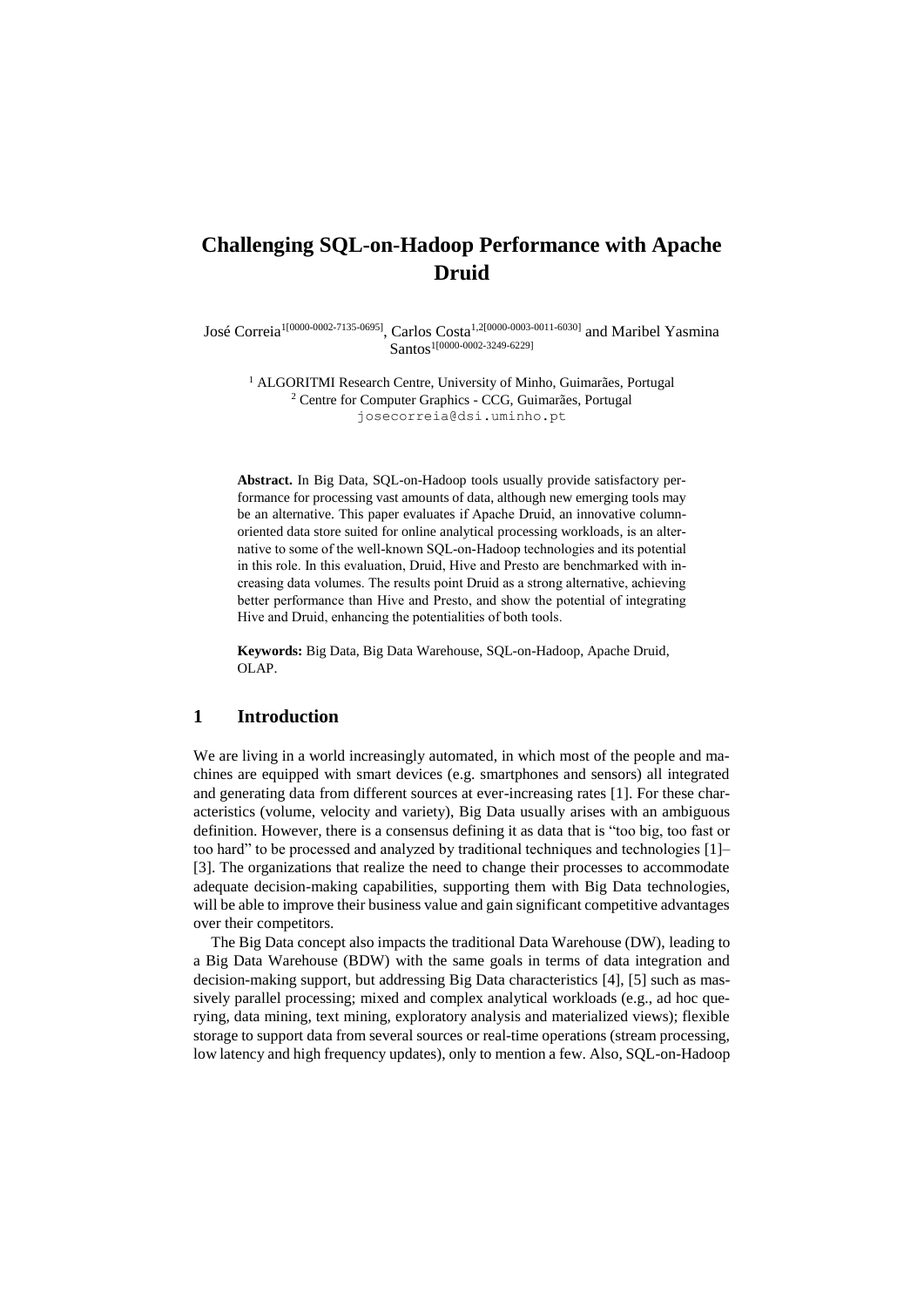systems are increasing their notoriety, looking for interactive and low latency query executions, providing timely analytics to support the decision-making process, in which each second counts [6]. Aligned with the research trends of supporting OLAP (Online Analytical Processing) workloads and aggregations over Big Data [7], this paper compares Apache Druid, which promises fast aggregations on Big Data environments [8], with two well-known SQL-on-Hadoop systems, Hive and Presto.

This paper is organized as follows: Section 2 presents the related work; Section 3 describes Druid and the experimental protocol; Section 4 presents the obtained results; and Section 5 discusses the main findings and concludes with some future work.

# **2 Related Work**

Several SQL-on-Hadoop systems have been studied to verify their performance, supporting interactive and low latency queries. The work of [9] benchmarks different SQLon-Hadoop systems (Hive, Spark, Presto and Drill) using the Star Schema Benchmark (SSB), also used in [10], testing Hive and Presto using different partitioning and bucketing strategies. In [6], Drill, HAWQ, Hive, Impala, Presto and Spark were benchmarked showing the advantages of in-memory processing tools like HAWQ, Impala and Presto. Although the good performance of these in-memory processing tools, this work also shows the increase in the processing time that is verified when these tools do not have enough RAM memory and activate the "Spill to Disk" functionality, making use of secondary memory. In terms of scalability, HAWQ showed the worst result when taking into consideration querying response time with increased data volumes (in the same infrastructure), while Spark, Presto and Hive showed good scalability. The results obtained with Spark point that this technology is appropriate when advanced analysis and machine learning capabilities are needed, besides querying data, and that Hive can perform similarly to Presto or Impala in queries with heavy aggregations. Although other benchmarks are available, to the best of our knowledge, they do not evaluate such diverse set of tools.

For Druid, although a very promising tool, few works have studied this technology and most of them do not use significant data volumes [8], [11] or do not compare the results against other relevant technologies, typically used in OLAP workloads on Big Data environments [8]. The work of [12] contributed to this gap by using the SSB to evaluate Druid, also pointing some recommendations regarding performance optimization. The obtained results were impressive in terms of processing time, but Druid was not compared with other systems. Thus, this paper seeks to fulfil this gap by comparing Druid against two well-known SQL-on-Hadoop systems, Hive and Presto, a work of major relevance for both researchers and practitioners concerned with low latency in BDW contexts. The two SQL-on-Hadoop systems were selected based on their advantages, shown in the literature, such as the robustness of Hive with increased data volumes and the good overall performance of Presto. Moreover, these tools are here benchmarked using the same infrastructure and the same data as in [10], allowing the comparison of the results.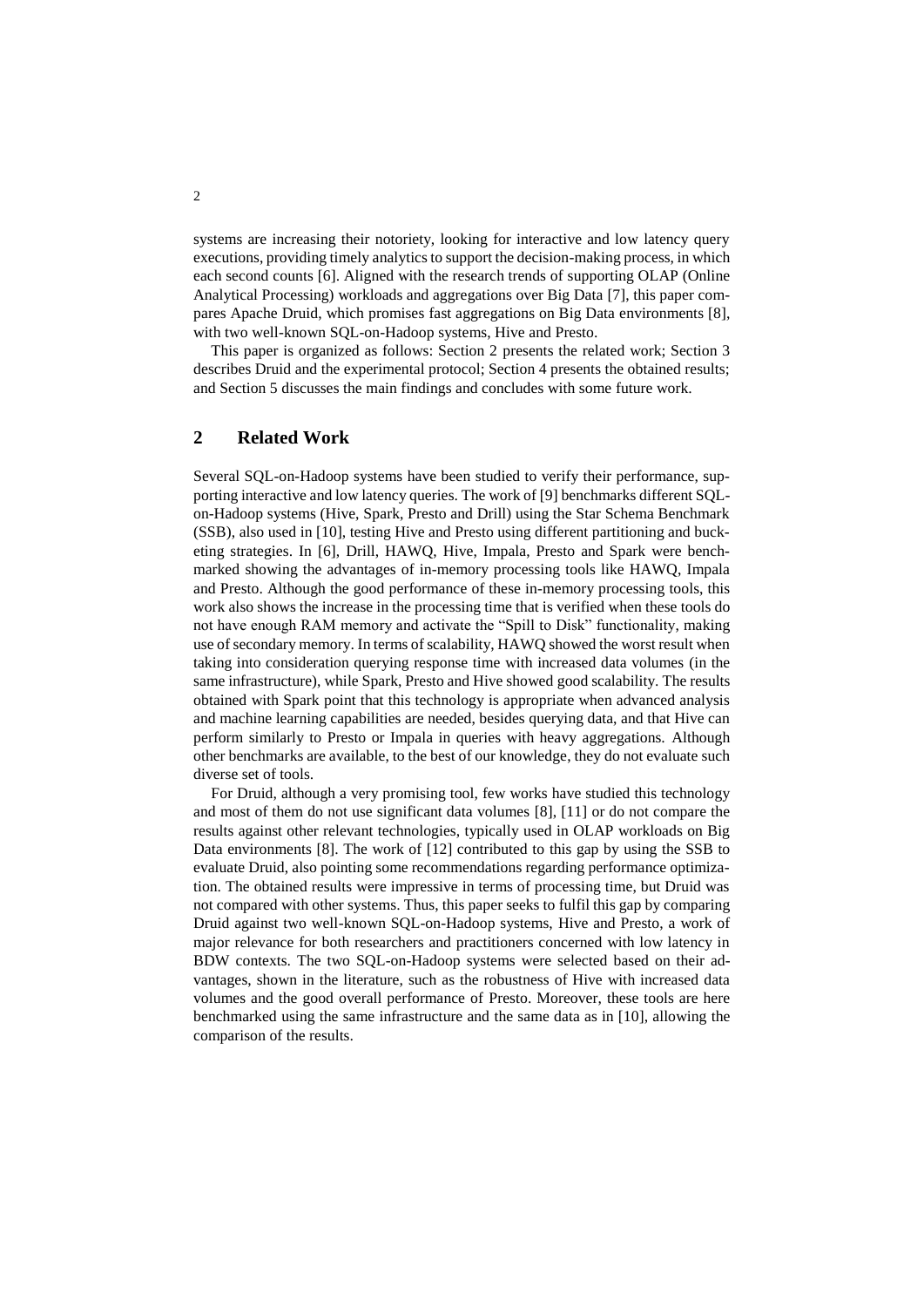# **3 Testing Druid versus SQL-on-Hadoop**

Druid (http://druid.io) is an open source column-oriented data store, which promises high-performance analytics on event-driven data, supporting streaming and batch data ingestion. Its design combines search systems, OLAP and timeseries databases in order to achieve real-time exploratory analytics [8], [12]. Druid has several features, being important to explain the ones addressed in this work: i) segment granularity is the granularity by which Druid first partition its data (e.g. defining this as month generates 12 segments per year); ii) query granularity specifies the level of data aggregation at ingestion, corresponding to the most detailed granularity that will be available for querying; iii) hashed partitions are responsible for further partitioning the data, besides segment granularity; iv) cache stores the results of the queries for future use; v) memorymapped storage engine deals with the process of constantly loading and removing segments from memory [8], [12].

#### **3.1 Technological Infrastructure and Data**

This work compares the obtained results with some of the results available in [12] and [10], reason why the same technological infrastructure is used. This infrastructure is based on a 5-node cluster, including 1 HDFS NameNode (YARN ResourceManager) and 4 HDFS DataNodes (YARN NodeManagers). Each node includes: i) 1 Intel Core i5, quad-core, clock speed ranging between 3.1 and 3.3 GHz; ii) 32 GB of 1333MHz DDR3 Random Access Memory; iii) 1 Samsung 850 EVO 500GB Solid State Drive with up to 540 MB/s read speed and up to 520 MB/s write speed; iv) 1 Gigabit Ethernet card connected through Cat5e Ethernet cables and a gigabit Ethernet switch. The several nodes use CentOS 7 with an XFS file system as the operative system. Hortonworks Data Platform 2.6.4 is used as the Hadoop distribution, with the default configurations, excluding the HDFS replication factor, which was set to 2. Druid 0.10.1 is used with its default configurations.

Taking into consideration that the main goal of this paper is to compare the performance of Druid against other SQL-on-Hadoop technologies under similar circumstances, the SSB [13] must be used, as in [12] and [10]. The SSB is based on the TPC-H BenchmarkTM (http://www.tpc.org/tpch), but following the principles of multidimensional data modeling with a star schema [14]. This is a reference benchmark often used to measure the performance of database systems that process large volumes of data, supporting Data Warehousing applications [13].

Since Druid does not support joins, the SSB was denormalized, originating two different flat tables: i) *A Scenario*, including all the attributes from the SSB; ii) *N Scenario*, containing the attributes strictly needed to answer the queries of the benchmark. The goal is to compare Druid, Hive and Presto in the *A Scenario* and evaluate how the number of attributes affects the processing time of Druid in the *N Scenario*. Moreover, Druid's features, and their impact on performance, are evaluated whenever possible in both scenarios. Besides this, the 13 SSB queries were also used in their denormalized version. In order to obtain rigorous results and allow replicability, several scripts were coded running each query four times and calculating the final time as the average of the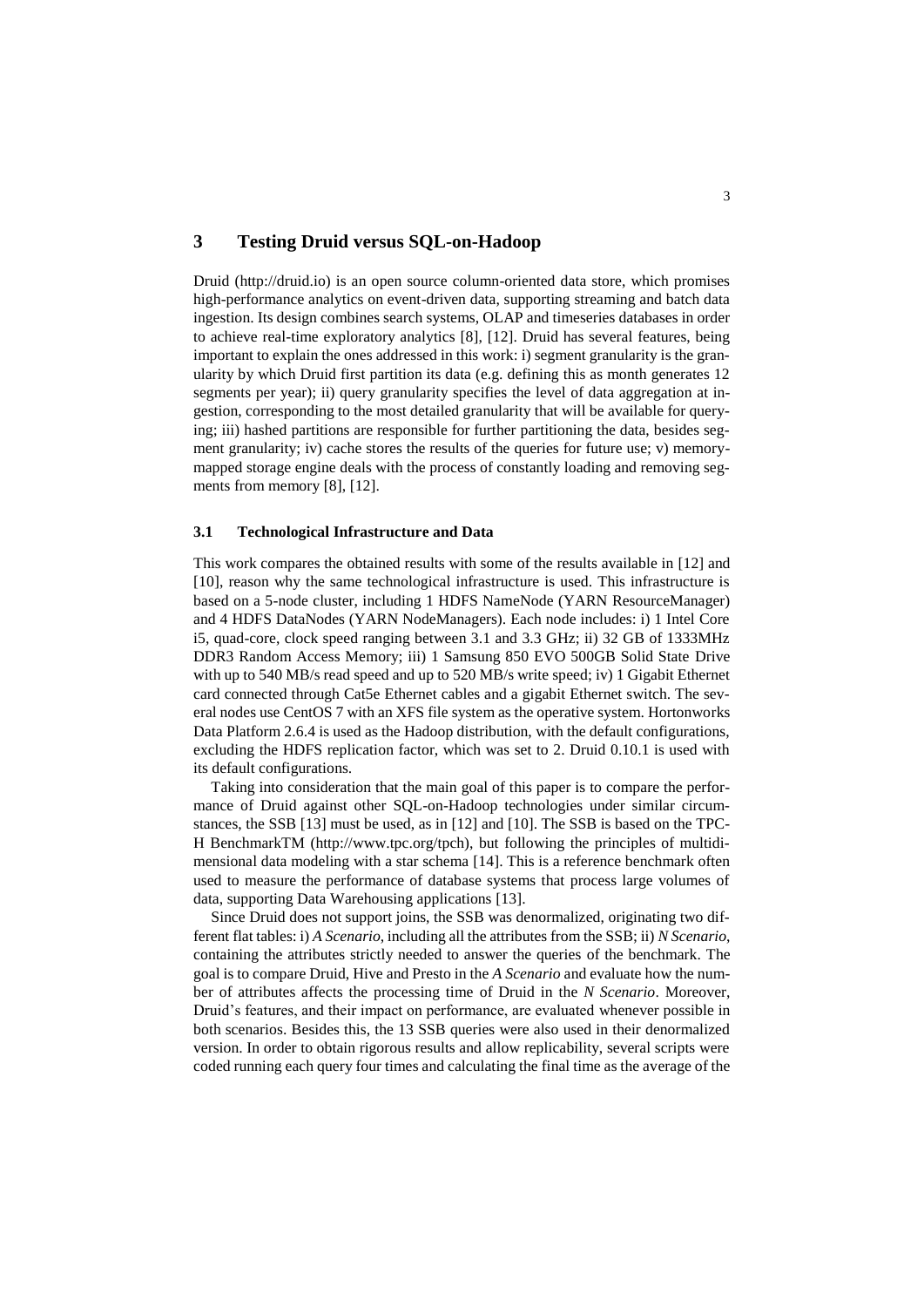four runs. These scripts are available on: https://github.com/jmcorreia/Druid\_SSB\_Benchmark.

#### **3.2 Experimental Protocol**

[Fig. 1](#page-3-0) depicts the experimental protocol, aiming to evaluate Druid's performance in different scenarios and comparing these results with the ones obtained by Hive and Presto SQL-on-Hadoop technologies evaluated under similar circumstances. Three Scale Factors (SFs) are used to evaluate performance under different workloads (30, 100 and 300 GB), using data and queries from SSB.

Besides studying the impact of different data volumes on query performance, other Druid features were explored, namely segment granularity, query granularity and hashed partitions. Some of the obtained results and main conclusions regarding these properties were retrieved from [12] and are used in this work to: i) analyze Druid's best results [12] with Hive and Presto's best results [10]; ii) compare the results obtained by Druid in scenarios that do not optimize performance to its maximum potential with the best results obtained by Hive and Presto [10]; and, iii) study the potential of integrating Hive and Druid, theoretically and practically, on single and multi-user environments.



**Fig. 1.** Experimental protocol.

## <span id="page-3-0"></span>**4 Results**

This section presents the results for the defined experimental protocol. In Druid, the several stored tables follow this notation: *S{Segment Granularity}\_Q{Query Granularity}\_PHashed{Number of Partitions}*, with the different configurations of segments, query granularity and hashed partitions [12]. In the *A Scenario*, the query granularity property is not used as the existing keys exclude the possibility of data aggregation when storing the data (all rows are different). In the *N Scenario*, as it only uses the attributes required for answering the queries, keys are not present and data aggregation is possible (using query granularity). In this paper, the goal is to compare Druid's potential with other technologies and not to explore Druid properties in deeper detail, as this was done in [12], reason why here the tables with the best results, for the tested features, are used exploring the results of [12]. To this end, [Fig. 2](#page-4-0) summarizes the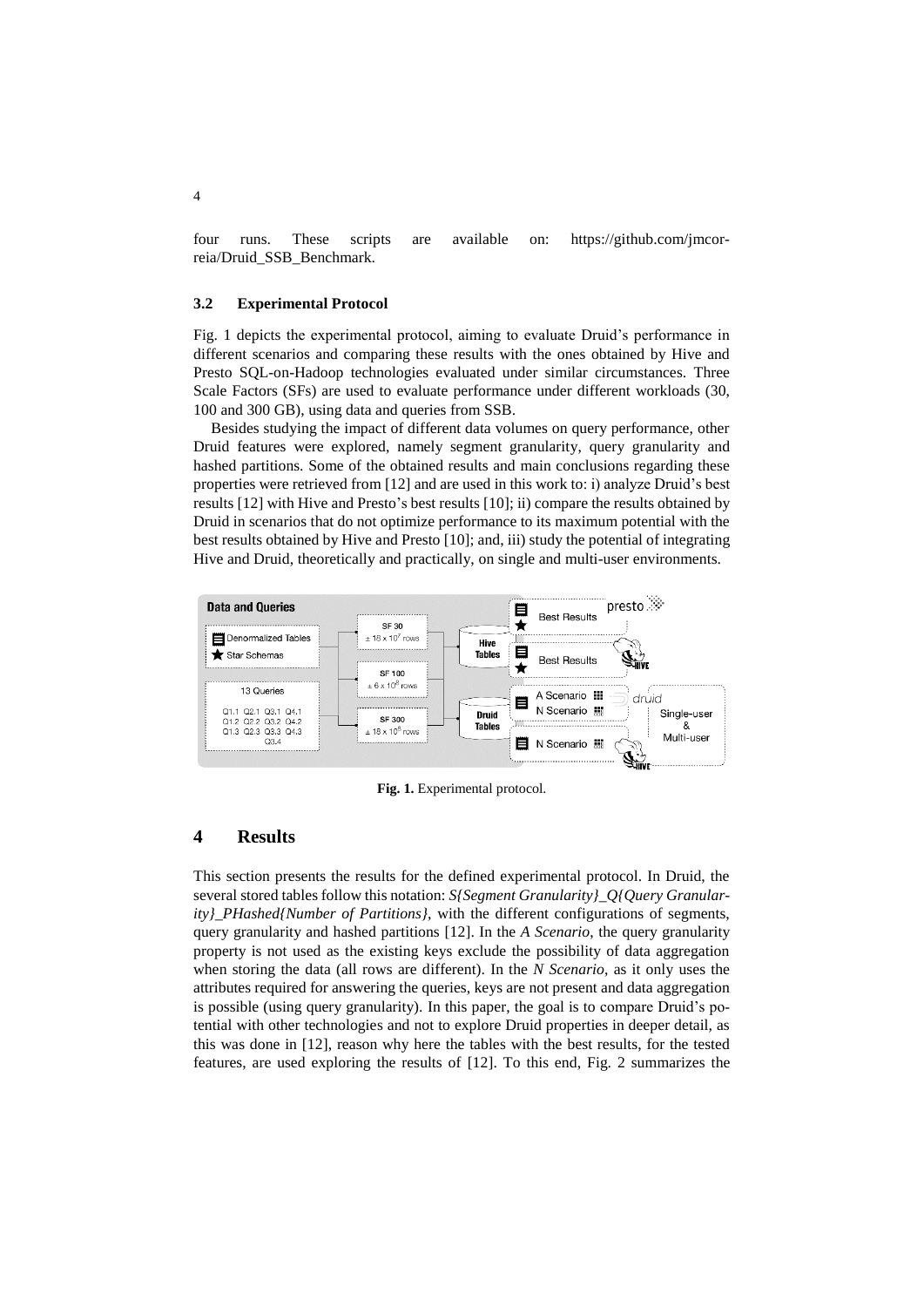selected tables and why they were selected and used in the analysis of subsection[s 4.1,](#page-4-1) [4.2](#page-5-0) and [4.3.](#page-6-0) The results presented in this section, if not mentioned otherwise, include the total average processing time for the execution of the 13 queries.

|               |                | Table                            | <b>Results</b> | Reason                                                                               |
|---------------|----------------|----------------------------------|----------------|--------------------------------------------------------------------------------------|
|               | ₩              | <b>SQuarter_PHashed3</b>         | Subsection 4.1 | Best result for the A Scenario                                                       |
|               | <br><br>000    | SQuarter QMonth PHashed3         | Subsection 4.1 | Best result for the N Scenario                                                       |
| SF 30         | <br>m          | <b>SQuarter</b>                  | Subsection 4.2 | Best result for the A Scenario, without using hashed partitions                      |
|               | 88<br>nnn      | SMonth                           | Subsection 4.2 | Best result for the N Scenario, without using query granularity or hashed partitions |
|               | --<br>88       | <b>SMonth QWeek</b>              | Subsection 4.2 | Best result for the N Scenario, without using hashed partitions                      |
|               | ₩              | <b>SQuarter PHashed6</b>         | Subsection 4.1 | Best result for the A Scenario                                                       |
|               | 噩              | SMonth QWeek PHashed2            | Subsection 4.1 | Best result for the N Scenario                                                       |
| <b>SF 100</b> | <br>m          | <b>SQuarter</b>                  | Subsection 4.2 | Best result for the A Scenario, without using hashed partitions                      |
|               | <br>558<br>000 | <b>SMonth</b>                    | Subsection 4.2 | Best result for the N Scenario, without using query granularity or hashed partitions |
|               | H              | <b>SQuarter QMonth</b>           | Subsection 4.2 | Best result for the N Scenario, without using hashed partitions                      |
|               | H              | <b>SQuarter QMonth PHashed10</b> | Subsection 4.1 | Best result for the N Scenario                                                       |
| <b>SF 300</b> | <br>888        | <b>SMonth</b>                    | Subsection 4.2 | Best result for the N Scenario, without using query granularity or hashed partitions |
|               | --<br>558      | <b>SQuarter_QMonth</b>           | Subsection 4.2 | Best result for the N Scenario, without using hashed partitions                      |

**Fig. 2.** Considered Druid tables.

#### <span id="page-4-1"></span><span id="page-4-0"></span>**4.1 Druid versus Hive and Presto**

In this subsection, Druid's best results are compared with Hive and Presto's best results, retrieved from [10], where the authors explored different partition and bucketing strategies, in order to identify the more effective strategies to enhance performance. The main purpose is to assess if Druid constitutes an alternative to Hive and Presto, two well-known SQL-on-Hadoop systems[. Fig. 3](#page-4-2) presents the best results obtained by Hive and Presto, highlighting that there are no results for the denormalized table of the SF 300, as in [10] the authors were not able to execute this test, due to memory constraints of the infrastructure.

|                   |      | Hive |      | Presto |      |      |
|-------------------|------|------|------|--------|------|------|
| Scale Factor (SF) | 30   | 100  | 300  | 30     | 100  | 300  |
| Star Schema       | 349s | 865s | 982s | 77s    | 256s | 452s |
| Denormalized      | 256s | 424s |      | 33s    | 90s  |      |

**Fig. 3.** Best results for Hive and Presto. Processing time based on [10].

<span id="page-4-2"></span>Analyzing [Fig. 3,](#page-4-2) we can verify that the denormalized table achieves better processing time than the star schema for all the evaluated SFs, both for Hive and Presto. It is also noticeable that Presto outperforms Hive in all the scenarios. Considering these aspects and the fact that Druid does not support joins, [Fig. 4](#page-5-1) considers the processing time obtained by Presto for the denormalized table, except for the SF 300, in which we considered the performance obtained for the star schema (because there is no result for the denormalized version). [Fig. 4](#page-5-1) also presents the best results obtained by Druid for the scenarios *A* and *N*, showing that Druid is the fastest technology for all SFs, presenting improvements between 93.2% and 98.3%. For the SF 300, Druid was only tested for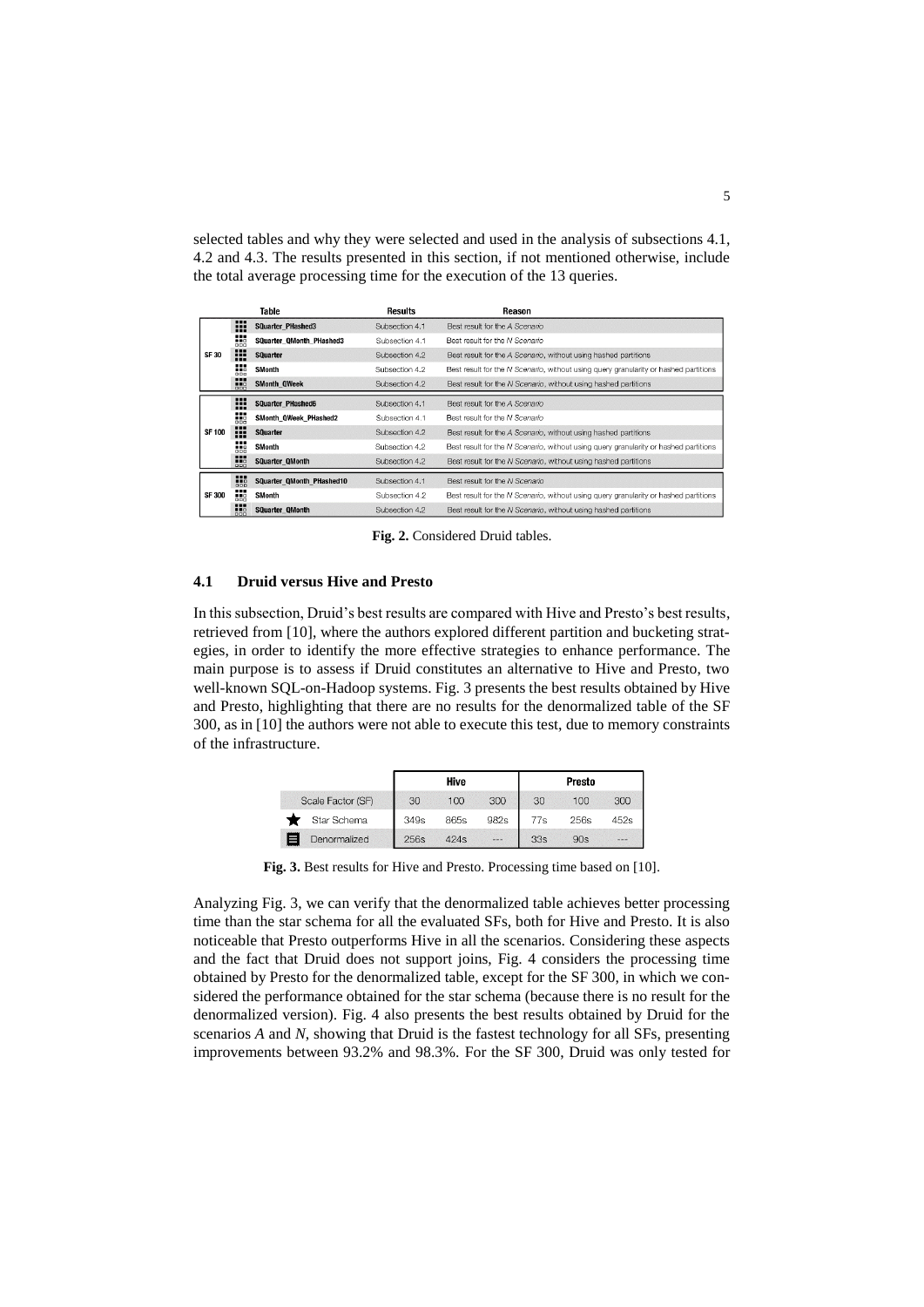the *N Scenario*, as in [12] the SFs 30 and 100 were considered representative enough in the *A Scenario* for the analysis of Druid capabilities. So, it is important to have in mind that the comparison for the SF 300 is made considering a star schema for Hive and Presto, and a denormalized table with a subset of the attributes for Druid.

With this context, i[n Fig. 4](#page-5-1) it is noticeable that the tables of the *N Scenario* achieved better processing times than the *A Scenario*. This happens because this scenario uses a model with less attributes, reducing storage needs and enabling the application of query granularity (which aggregates data, also reducing storage needs). This way, the data can be easily loaded into memory, because the segments spend less memory. In addition, as the data is aggregated, the answers for the queries may need less calculations. However, users must be aware of the trade-off between using query granularity and the limitations this will impose on the ability to query the data, because the query granularity represents the deepest level of detail for querying data. These good results are obtained due to the optimized way used by Druid to store data, enhancing its efficiency with an advanced indexing structure that allows low latencies. Besides this, the number of attributes and the use of query granularity also impact ingestion time, as the tables of the *N Scenario* take less time to be ingested. For the SF 100, for example, the tables of the *A Scenario* spent 4 hours and 14 minutes (on average) and the tables of the *N Scenario* spent 1 hour and 22 minutes on average (68% less time). Regarding storage needs, the *N Scenario* and the use of query granularity were able to reduce the needed space by more than 85%. For performance, Druid cache mechanisms and its memorymapped storage engine also have a relevant impact, as detailed later in this paper.

|               |           |                                         | Time (s) | Difference (%)      |
|---------------|-----------|-----------------------------------------|----------|---------------------|
|               | 目         | Presto                                  | 33       | <b>Ball And And</b> |
| SF 30         | ₩         | Druid (SQuarter_PHashed3)               | 2.09     | $-93.7%$            |
|               | ₩         | <b>Druid</b> (SQuarter QMonth PHashed3) | 1.35     | $-95.9%$            |
|               | 目         | Presto                                  | 90       | ---                 |
| <b>SF 100</b> | ₩         | <b>Druid</b> (SQuarter_PHashed6)        | 6.12     | $-93.2\%$           |
|               | 86<br>888 | <b>Druid</b> (SMonth QWeek PHashed2)    | 3.72     | $-95.9%$            |
| <b>SF 300</b> | ★         | Presto                                  | 452      |                     |
|               | <br>558   | <b>Druid</b> (SQuater QMonth PHashed10) | 7.6      | $-98.3%$            |

**Fig. 4.** Druid and Presto best results. Processing time based on [10], [12].

## <span id="page-5-1"></span><span id="page-5-0"></span>**4.2 Suboptimal Druid versus Hive and Presto**

In the previous subsection, Druid revealed significantly faster processing time compared to Presto and Hive. However, we used Druid's best results, which were obtained using the tables with hashed partitions, an advanced property that should only be used if it is strictly necessary to optimize Druid's performance to its maximum potential. In most cases, tables without hashed partitions achieve results that are good enough to satisfy the latency requirements [12]. Therefore, this subsection does not use Druid's best results, but the better ones obtained without hashed partitions. [Fig. 5](#page-6-1) shows the time obtained by running the 13 queries and the difference between the results obtained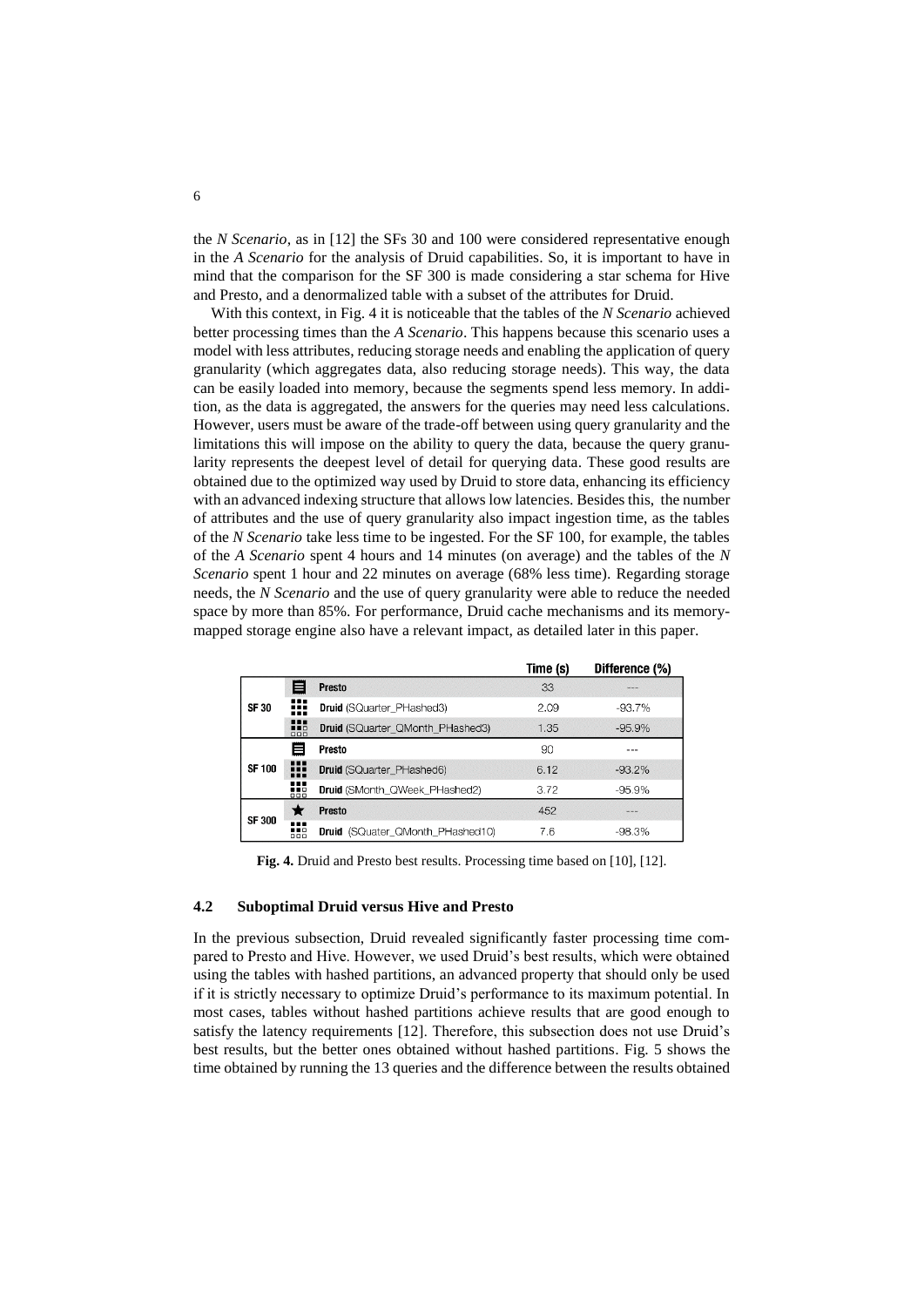by Druid and Presto. In this case, even with less concerns regarding optimization, Druid achieves significantly faster processing time when compared to Presto. In the worst case, Druid was able to use less 90.3% of the time needed by Presto. This result considers the table *SQuarter* belonging to the *A Scenario*, which uses the model with all the attributes and does not aggregate data during its ingestion, meaning that even with raw data, Druid performs very well, outperforming Hive and Presto.

|               |                     |                                | Time (s) | Difference (%) |  |
|---------------|---------------------|--------------------------------|----------|----------------|--|
|               | 目                   | Presto                         | 33       |                |  |
| <b>SF 30</b>  | ┅<br>₩              | <b>Druid (SQuarter)</b>        | 3.21     | $-90.3%$       |  |
|               | H                   | <b>Druid (SMonth)</b>          | 2.22     | $-93.3%$       |  |
|               | <br>囍               | <b>Druid</b> (SMonth_QWeek)    | 1.42     | $-95.7%$       |  |
|               | ▤                   | <b>Presto</b>                  | 90       |                |  |
| <b>SF 100</b> | <br>₩               | <b>Druid (SQuarter)</b>        | 8.08     | $-91.0%$       |  |
|               | H                   | <b>Druid (SMonth)</b>          | 7.02     | $-92.2%$       |  |
|               | <br>$\frac{1}{100}$ | <b>Druid</b> (SQuarter_QMonth) | 5        | $-94.4%$       |  |
|               | ×                   | <b>Presto</b>                  | 452      |                |  |
| <b>SF 300</b> | <br>666<br>000      | <b>Druid (SMonth)</b>          | 20.02    | $-95.6%$       |  |
|               | 66 T<br>880<br>000  | <b>Druid</b> (SQuater QMonth)  | 8.99     | $-98.0%$       |  |

**Fig. 5.** Druid suboptimal vs. Presto. Processing time based on [10], [12].

<span id="page-6-1"></span>[Fig. 5](#page-6-1) also reveals that the most significant performance differences between Presto and Druid were obtained for the tables belonging to the *N Scenario*, as expected, and using the query granularity property to aggregate data during its ingestion, also expected. As previously mentioned, this happens because this scenario uses a model with the attributes needed to answer the queries, taking less storage space. Besides, this model enables the use of the query granularity feature, aggregating data during its ingestion, which also reduces storage needs and improves performance for the same reasons mentioned above (see subsection [4.1\)](#page-4-1). The table *SQuarter\_QMonth* (in the SF 300), for example, was able to obtain a processing time 98.0% lower than Presto, taking 8.99 seconds to execute all the queries. In this case, data is segmented by quarter and aggregated to the month level, meaning that this table corresponds to a view with less rows than the ones analyzed by Presto. Although, in this case, Presto uses raw data while Druid uses aggregated data, this comparison is important to understand how Druid's characteristics can be used to enhance data processing efficiency, as in similar conditions (the same number of rows) Druid outperforms Presto. Looking to the overall performance, Druid seems to be a credible alternative to well-established SQL-on-Hadoop tools in scenarios when interactive querying processing is needed, even with less optimization concerns.

## <span id="page-6-0"></span>**4.3 Scalability**

For querying vast amounts of data, the processing tools are designed to be scalable, meaning that as the data size grows or the computational resources change, the tools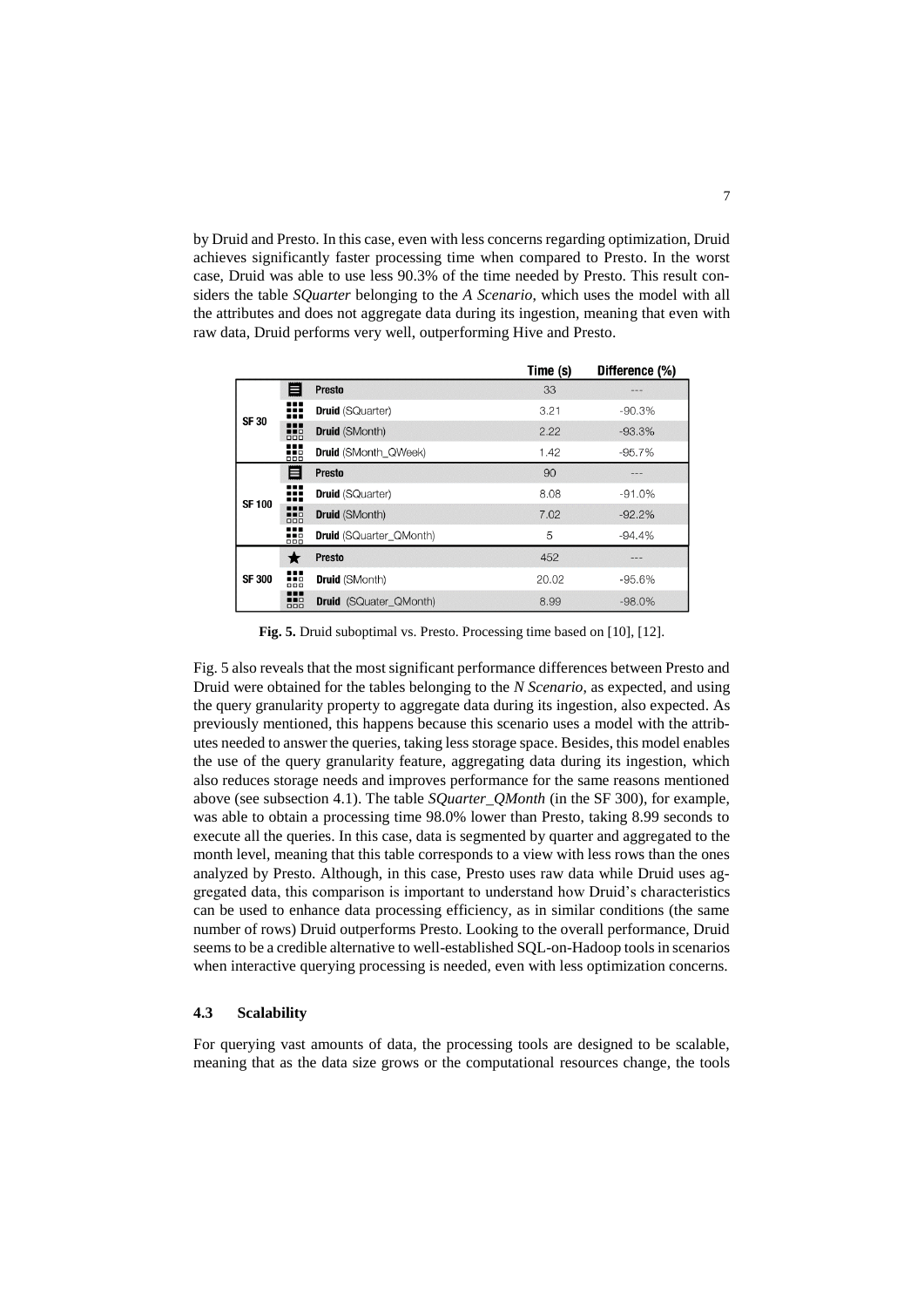need to accommodate that growth/change. Each tool usually applies specific approaches to scale, either in terms of data size or in terms of the used computational resources. In this paper, and due to the limited hardware capacity of the used cluster, the scalability of the tools is analyzed looking into the time needed by the tools to process the data, as the data size grows. The 30 GB, 100 GB and 300 GB SFs were used, because we had baseline results for Hive and Presto, under similar circumstances, available in the literature. Higher SFs were not used due to limitations of the infrastructure and because there would be no results available in the literature to make a fair comparison against Druid. In this case, we believe that the three different SFs used provide a fair analysis of the scalability of the tools.

Looking first into Hive and Presto best results[, Fig. 6](#page-7-0) shows that in the denormalized version, Hive increases in 1.7 times the time needed to process the data when the dataset grows from 30 to 100 GB, while Presto increases this value in 2.7 times. In the star schema, these values are 2.5 and 3.3 times, respectively. In this data model, moving from 100 from 300 GB has almost no impact on Hive, with a marginal increase in the needed overall time (1.1), while Presto almost double the needed processing time (1.8). For Druid, looking both into the best and suboptimal results, the time needed to process the data seems to increase around 3 times when the data volume increases from 30 to 100 GB, and from 2 to 3 times when the data volume increases from 100 to 300 GB. Datasets higher than 300 GB are needed to have a more detailed perspective on the scalability of the tools, but Hive seems to be the tool that better reacts to the increase of data volume, although taking more time than the other two to process the same amount of data.

|               |                         | Time $(s)$          |                             |                            | <b>Increase along SF</b> $(x \times x)$ |                                   |                       |                                   |  |
|---------------|-------------------------|---------------------|-----------------------------|----------------------------|-----------------------------------------|-----------------------------------|-----------------------|-----------------------------------|--|
|               | 目<br>Denormalized       |                     | Star Schema                 |                            | 目<br>Denormalized                       |                                   | Star Schema<br>÷      |                                   |  |
|               | Hive<br>Presto          |                     | Hive                        | Presto                     | Hive<br>Presto                          |                                   | Hive                  | Presto                            |  |
| <b>SF 30</b>  | 256                     | 33                  | 349                         | 77                         |                                         |                                   |                       |                                   |  |
| <b>SF 100</b> | 424                     | 90                  | 865                         | 256                        | 1.7                                     | 2.7                               | 2.5                   | 3.3                               |  |
| <b>SF 300</b> | $- - -$                 | $- - -$             | 982                         | 452                        | ---                                     | $- - -$                           | 1.1                   | 1.8                               |  |
|               | <br>Denormalized ·<br>ш |                     | <br><b>HHE</b> Denormalized |                            | <br>Denormalized<br>₩                   |                                   | <br>Denormalized<br>囍 |                                   |  |
|               | <b>Druid</b><br>Best    | Druid<br>Suboptimal | <b>Druid</b><br><b>Best</b> | Druid<br><b>Suboptimal</b> | <b>Druid</b><br>Best                    | <b>Druid</b><br><b>Suboptimal</b> | <b>Druid</b><br>Best  | <b>Druid</b><br><b>Suboptimal</b> |  |
| <b>SF 30</b>  | 2.09                    | 3.21                | 1.35                        | 2.22                       |                                         |                                   |                       |                                   |  |
| <b>SF100</b>  | 6.12                    | 8.08                | 3.72                        | 7.02                       | 2.9                                     | 2.5                               | 2.8                   | 3.2                               |  |
| <b>SF 300</b> | ---                     | ---                 | 7.60                        | 20.02                      | ---                                     | ---                               | 2.0                   | 2.9                               |  |

**Fig. 6.** Hive, Presto and Druid scalability analysis.

#### <span id="page-7-1"></span><span id="page-7-0"></span>**4.4 Hive and Druid: Better Together?**

The previous subsection showed Druid as an alternative to Presto and Hive. However, new versions of Hive include a novel feature named Live Long and Process (LLAP) [15], allowing the integration between Hive and Druid [16]. Hence, this subsection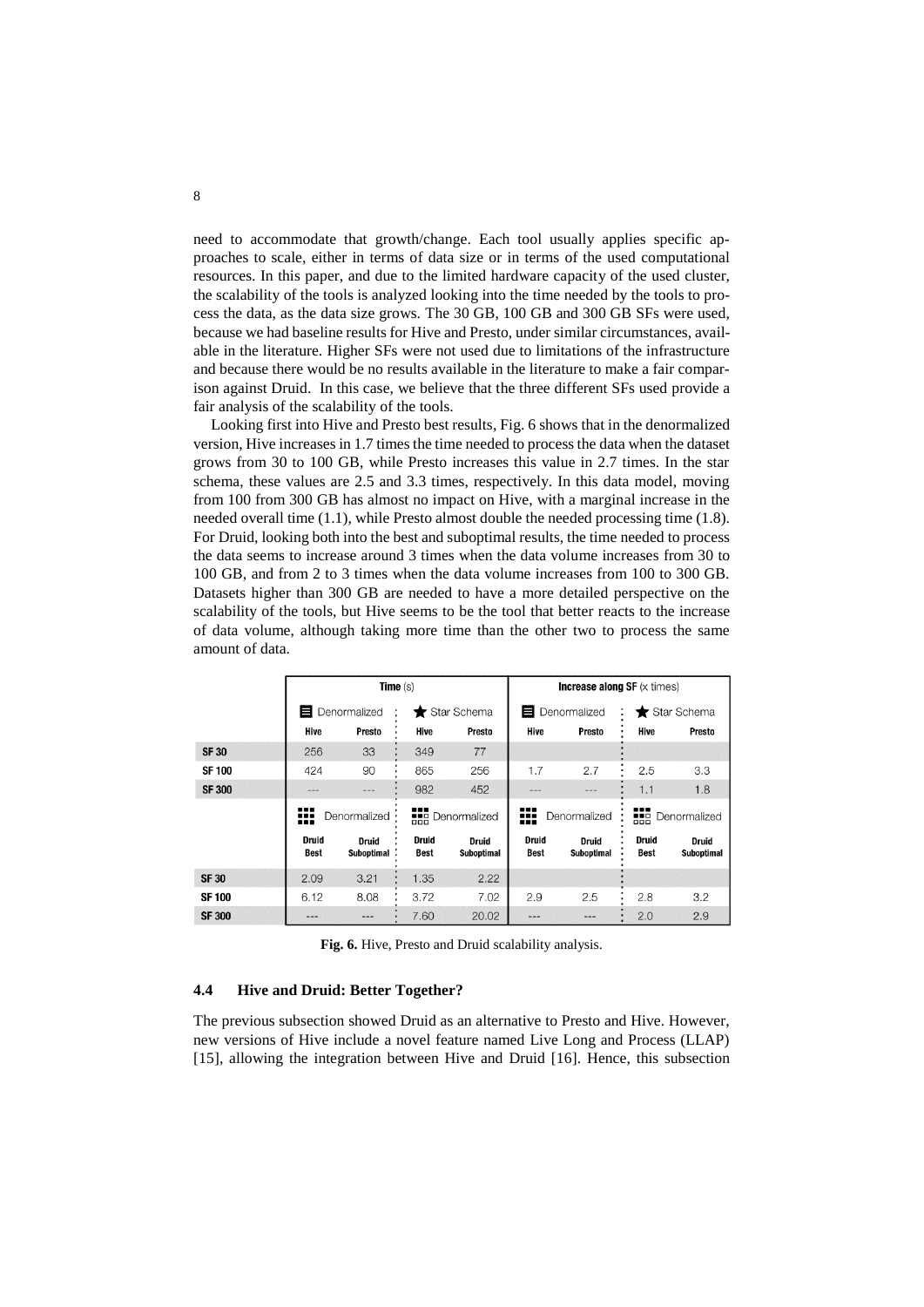studies the relevance of this integration. In theory, the integration of both technologies adequately combines their capabilities, providing some advantages, such as: i) querying and managing Druid data sources via Hive, using a SQL (Structured Query Language) interface (e.g., create or drop tables, and insert new data); ii) efficiently execute OLAP queries through Hive, as Druid is well suited for OLAP queries on event data; iii) use more complex query operators not natively supported (e.g. joins) by Druid; iv) using analytical tools to query Druid, through ODBC/JDBC Hive drivers; v) indexing the data directly to Druid (e.g. a new table), instead of using MapReduce jobs [16], [17].

Next, in order to study the real impact of integrating Hive and Druid, [Fig. 7](#page-8-0) shows the processing time obtained by Hive querying a Druid data source, compared with the time of Druid itself. The results were obtained querying the table *SMonth\_QDay* from the SF 300. This table was selected because it is a table of the higher SF used in this work and it does not use hashed partitions, which is not a trivial property and, as so, may not be frequently used in real contexts by most users. Besides, the configuration of the segment granularity "month" and query granularity "day" seems to simulate well a real scenario, in which users do not want to aggregate data more than the day level, avoiding losing too much detail and potential useful information. As can be seen, in terms of performance, it is preferable to query Druid directly, as it reduces processing time by an average value of 76.4%, probably because Druid tables are optimized to be queried by Druid. Considering only the first run of the queries (ignoring Druid's cache effect), this reduction is of 65.5%. Nevertheless, the results obtained when querying a Druid data source through Hive are also satisfactory (55.03 seconds on average), being better than the results obtained only using Hive (982 seconds) or Presto (452 seconds) when querying Hive tables [\(Fig. 3\)](#page-4-2). Using Druid to query data stored in Druid was expected to achieve better results than being queried through Hive, however, Druid does not allow joins or other more complex operations, thus, in this type of scenario, Hive would achieve increased performance querying Druid, in a scenario that takes advantages from the best of both tools.

|                | <b>Hive</b> (querying Druid data) |       | <b>Druid</b> |                |  |
|----------------|-----------------------------------|-------|--------------|----------------|--|
|                | Average (Runs)<br>Run 1           |       | Run 1        | Average (Runs) |  |
| Time (s)       | 67.34                             | 55.03 | 23.22        | 13.01          |  |
| Difference (%) | ---                               | ---   | -65.5%       | -76.4%         |  |

**Fig. 7.** Hive and Druid integration: single-user.

#### <span id="page-8-0"></span>**4.5 Hive and Druid in Multi-user Environments**

In a real-world scenario, systems are not just queried by a single user. Thus, it is also relevant to study these technologies in multi-user environments, in order to verify their behavior compared with the previously obtained single-user results. Therefore, we included a scenario wherein four users simultaneously query Druid data sources (table *SMonth\_QDay* from the SF 300, as this was the table used in the subsection [4.4\)](#page-7-1), directly or through Hive. As can be seen in [Fig. 8,](#page-9-0) it is still preferable to query Druid directly (not using Hive), as it reduces 66.6% of the time on average. However, the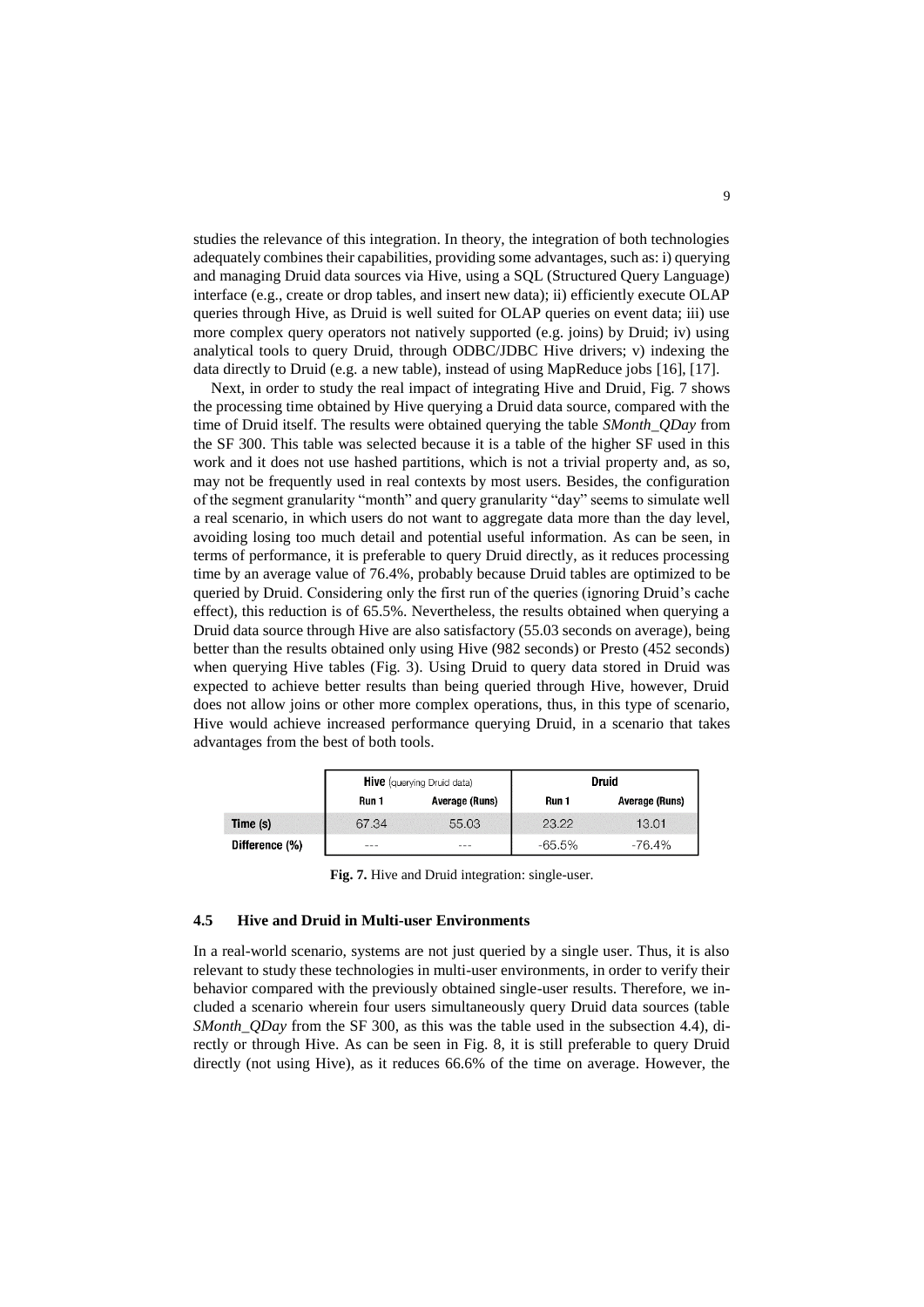difference in terms of performance was reduced from 76.4% [\(Fig. 7\)](#page-8-0) to 66.6%, meaning that Hive was less affected than Druid in multi-user environments. With Hive, from single-user to multi-user, the processing time increased 49.1% on average, while Druid increased 110.8% (which is still a satisfactory result, as an increase below 300% means that the system was able to execute the queries faster than executing the queries four times each in a single-user environment). This scenario also points out the robustness of Hive, a characteristic already mentioned.

|                                                 |                         | <b>Hive</b> (querying Druid data) | Druid    |                |  |
|-------------------------------------------------|-------------------------|-----------------------------------|----------|----------------|--|
|                                                 | Average (Runs)<br>Run 1 |                                   | Run 1    | Average (Runs) |  |
| Time (s)                                        | 94.59                   | 82.06                             | 39.69    | 27.42          |  |
| <b>Difference (%)</b> (from Hive to Druid)      | ---                     | ---                               | $-59.1%$ | $-66.6\%$      |  |
| <b>Increase (s)</b> (from Single to Multi-user) | 40.5%                   | 49.1%                             | 66.6%    | 110.8%         |  |

**Fig. 8.** Hive and Druid integration: multi-user.

<span id="page-9-0"></span>[Fig. 9](#page-9-1) shows the processing time obtained by *User 1* and *User 2* for the table *SMonth QDay* (SF 300), executing queries with and without Druid's cache mechanism. It is relevant to highlight that *User 1* started executing *Q1.1* and finished with *Q4.3*, while *User 2* started with *Q2.1* and finished with *Q1.3*. In general, the results show that the use of Druid's cache mechanism increases performance, although for some cases the difference is not very noteworthy. This is observable looking into the time of *Run 1*, compared with the average time of the four runs. The average total time of the four runs is always inferior to the total time of the *Run 1* of the queries. Even more interesting is the processing time observed among different queries within the same group. Subsequent queries take less time than the previous ones (e.g. *Q1.2* takes less time than *Q1.1*). This is caused by Druid's memory-mapped storage engine, which maintains recent segments in memory, while the segments less queried are paged out. With this feature, subsequent queries benefit from the fact that some of the needed segments are already in main memory, avoiding reading data from disk. This storage engine seems to have more impact than the cache mechanism, since without this mechanism the results were not so good, but the average time of the four runs remained inferior to the time of the *Run 1*. Druid's cache mechanism and its memory-mapped storage engine allow different users in a multi-user environment to benefit from each other.

|       | <b>Druid with Cache</b> |       |                  |         | <b>Druid without Cache</b> |         |            |         |  |
|-------|-------------------------|-------|------------------|---------|----------------------------|---------|------------|---------|--|
|       | User 1 (s)              |       | User $2(s)$      |         | User $1(s)$                |         | User 2 (s) |         |  |
|       | Run 1<br>Average        |       | Run 1<br>Average |         | Run 1                      | Average | Run 1      | Average |  |
| Q1.1  | 18.68                   | 4.70  | 0.02             | 0.02    | 27.53                      | 9.92    | 2.84       | 2.76    |  |
| 01.2  | 2.36                    | 0.61  | 0.02             | 0.02    | 1.47                       | 1.36    | 1.33       | 1.31    |  |
| 01.3  | 0.60                    | 0.18  | 0.02             | 0.02    | 0.38                       | 0.65    | 0.30       | 0.36    |  |
| 02.1  | 7.13                    | 4.65  | 17.98            | 6.32    | 4.70                       | 4.85    | 17.88      | 6.61    |  |
| 02.2  | 1.63                    | 2.51  | 3.13             | 3.51    | 5.14                       | 5.70    | 7.51       | 3.77    |  |
| 02.3  | 1.59                    | 2.33  | 3.80             | 3.15    | 1.26                       | 2.00    | 2.57       | 5.32    |  |
|       | .                       | 1.1.7 | $\cdots$         | $\cdot$ |                            | 1.1.1   | $\cdots$   |         |  |
| Total | 49.55                   | 28.23 | 37.27            | 27.46   | 52.95                      | 36.23   | 48.46      | 35.65   |  |

<span id="page-9-1"></span>**Fig. 9.** Results by user, with and without cache.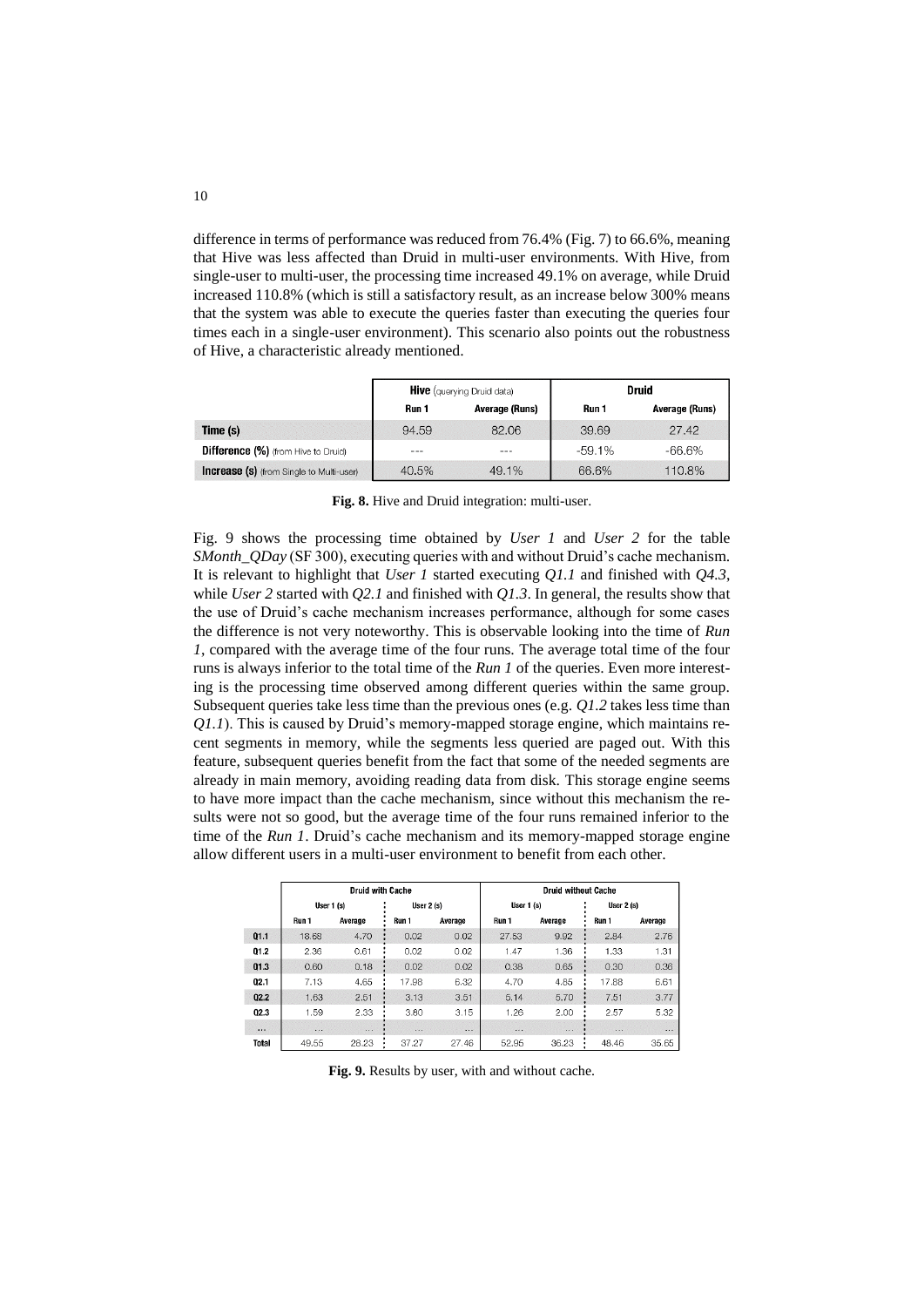## **5 Discussion and Conclusion**

This paper presented several results comparing the performance obtained by Druid, Hive and Presto, running a denormalized version of the 13 queries of the SSB for different SFs. The results show Druid as an interesting alternative to the well-known SQLon-Hadoop tools, as it always achieved a significant better performance than Hive and Presto. Even with less concerns regarding optimization, Druid was more efficient in terms of processing time. This paper also investigated the performance of Hive querying Druid tables, which showed to be more efficient than Hive and Presto querying Hive tables. The integration of Hive and Druid enhances Druid with relevant features, such as the possibility to execute more complex query operators (e.g. joins), or the opportunity to manage Druid data sources through Hive's SQL interface, among others, avoiding some possible drawbacks in Druid's adoption. Moreover, this work also analyzed Hive and Druid in multi-user environments, showing the impressive influence on performance from Druid's memory-mapped storage engine and cache mechanism. Besides this, both the integration of Hive and Druid, or Druid alone, showed an adequate behavior in this environment.

In conclusion, this work highlighted Druid's capabilities, but also focused the integration between this technology and Hive, challenging SQL-on-Hadoop technologies in terms of efficiency. Although Druid achieved significantly better performance than Hive and Presto, other aspects rather than data processing performance need to be considered in the adoption of a specific technology, such as the technology maturity, the available documentation and resources (time, people, etc.) to learn and implement a new technology. However, the Big Data world is characterized by several distinct technologies and the community is used to change and to adopt new technologies. Allied to this fact, the integration of Druid in the Hadoop ecosystem and, in particular, with Hive, can facilitate the adoption of this technology.

As future work, it will be relevant to use higher data volumes and to further explore: i) Druid's memory-mapped and cache mechanisms; ii) Hive and Druid's integration, benchmarking complex query operators (e.g. joins); iii) the possibility to use Presto to query Druid tables, verifying if Presto performance can be improved querying data stored in Druid rather than in Hive.

**Acknowledgements.** This work is supported by COMPETE: POCI-01-0145- FEDER-007043 and FCT – *Fundação para a Ciência e Tecnologia* within Project UID/CEC/00319/2013 and by European Structural and Investment Funds in the FEDER component, COMPETE 2020 (Funding Reference: POCI-01-0247-FEDER-002814).

## **References**

- 1. IBM, P. Zikopoulos, and C. Eaton, *Understanding Big Data: Analytics for Enterprise Class Hadoop and Streaming Data*, 1st ed. McGraw-Hill Osborne Media, 2011.
- 2. J. S. Ward and A. Barker, "Undefined By Data: A Survey of Big Data Definitions.," *CoRR*, vol. abs/1309.5821, 2013.